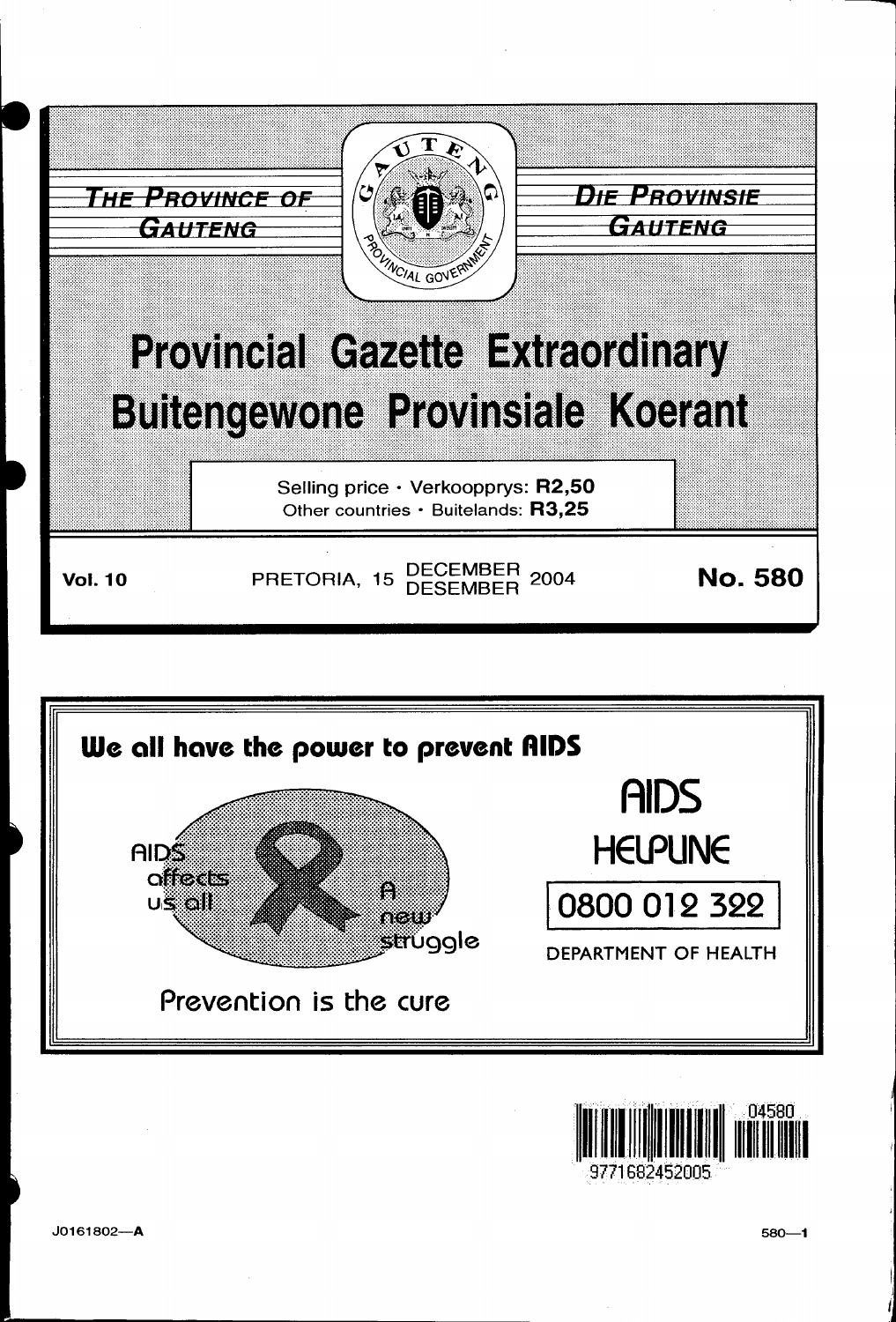# **CONTENTS • INHOUD**

| No. | Page<br>No.                   | Gazette<br>No. |
|-----|-------------------------------|----------------|
|     | <b>LOCAL AUTHORITY NOTICE</b> |                |

2881 Town-planning and Townships Ordinance (15/1986): Mogale City Local Municipality: Notice of rectification: Declaration as an approved township: Early Dawn ...................................................................................................... . 3 580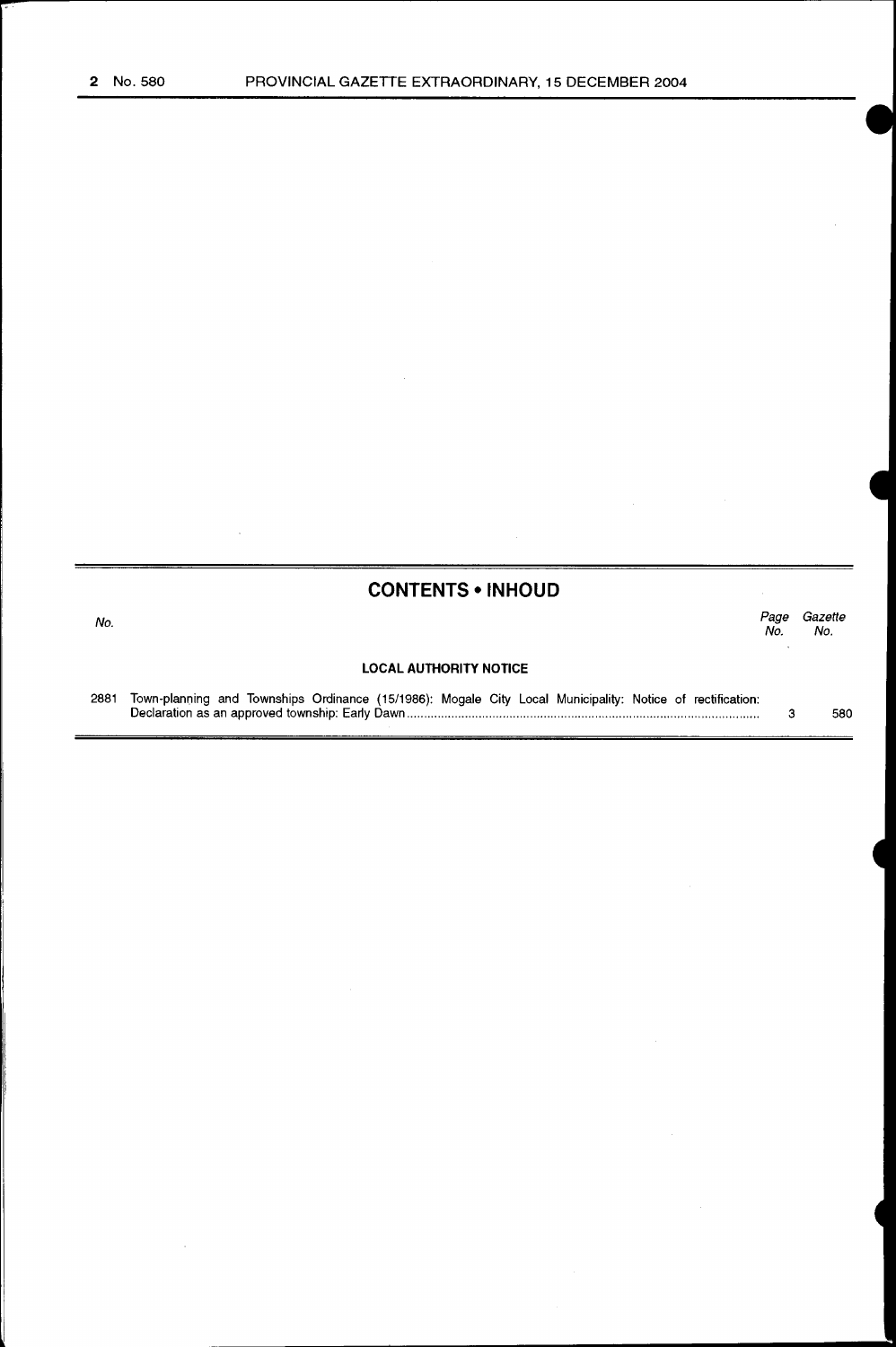# **LOCAL AUTHORITY NOTICE**

## **LOCAL AUTHORITY NOTICE 2881**

#### **LOCAL AUTHORITY NOTICE 79 OF 2004**

## **MOGALE CITY LOCAL MUNICIPALITY**

#### **NOTICE OF RECTIFICATION**

# **DECLARATION OF EARLY DAWN AS AN APPROVED TOWNSHIP**

In terms of section 95, read in conjunction with section 80 of the Town Planning and Townships Ordinance, 1986 (Ordinance 15 of 1986), Local Authority Notice 2669 dated 23 November 2004 read with Local Authority Notice 2743 dated 1 December 2004 is hereby rectified as follows in the English text of the notices:

By the deletion of paragraphs 2.3 and 2.4;

By replacing paragraph 1.4 with the following:

## 1.4 **DISPOSAL OF EXISTING CONDITIONS OF TITLE**

1.4.1 All erven shall be subject to the existing conditions of title and servitudes, if any, including the reservation of Mineral Rights, if any.

#### 1.4.2 **ERVEN 28, 29, 40, 54 AND 55**

The line S1 S2 S3 S4 S5 represents the northern boundary of a servitude 3,15 metres wide, that affects the erven as shown vide Diagram SG No A2283/1966.

#### 1.4.3 **ERVEN 1 TO 4, 38 TO 42 AND 51 TO 55**

The line S6 S7 SS S9 S10 represents the centre line of a sewer servitude 2,00 metres wide, that affects the erven as shown vide Diagram SG No 2062/2004.

# By replacing paragraph 2.2 with the following:

#### **2.2 ERF 55**

- 2.2.1 The entire erf is subject to a servitude for municipal purposes.
- 2.2.2 The entire erf is subject to a right of way servitude.

**IN MOKATE MUNICIPAL MANAGER** 

**15 December 2004**  (Notice No. 79/2004)